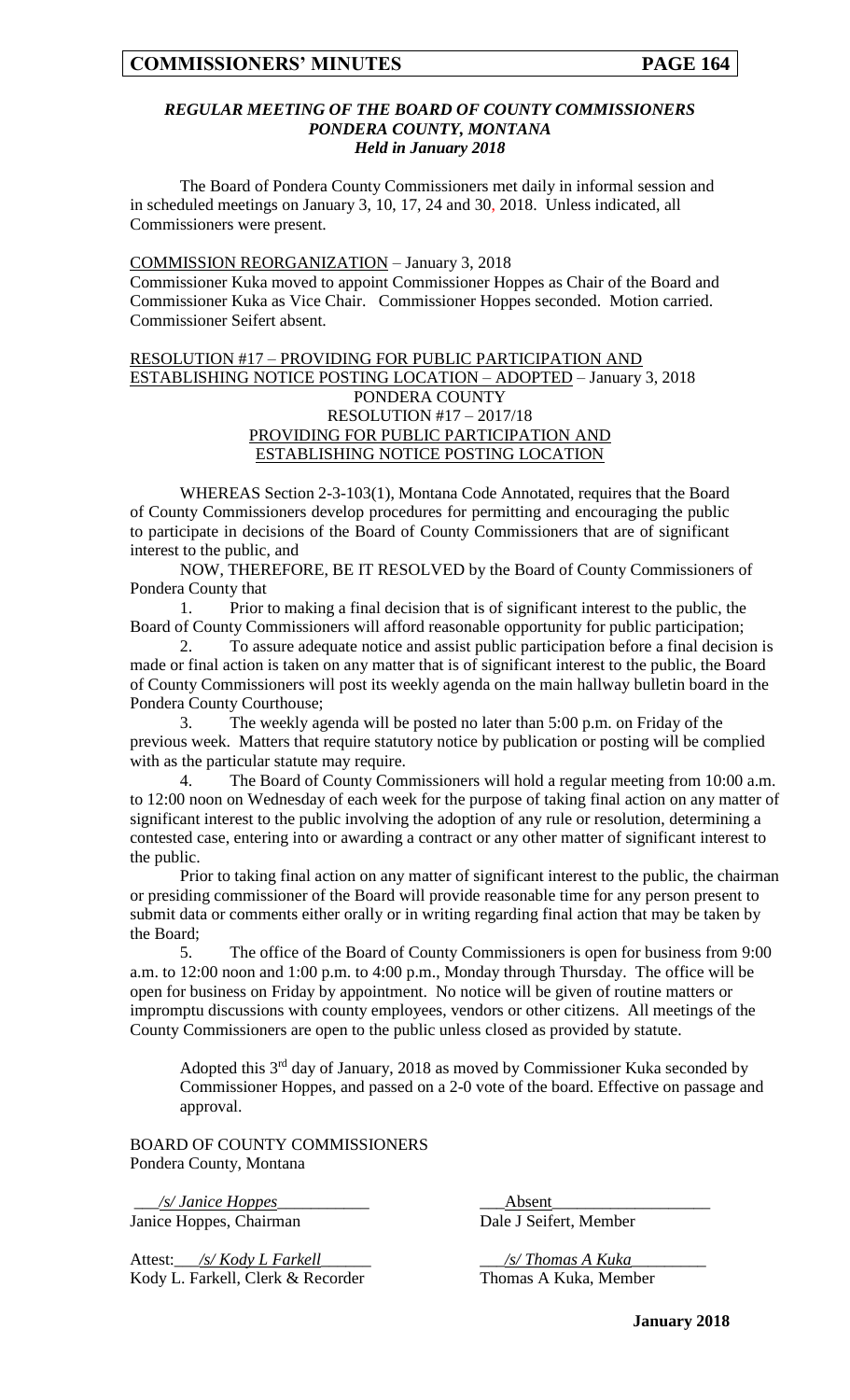#### RESOLUTION #18 – SETTING COSTS IN TAX LIEN SALES, ASSIGNMENTS, REDEMPTIONS AND TAX DEED SALES, AND OWNERSHIP AND INTEREST SEARCH BIDS – ADOPTED – January 3, 2018 PONDERA COUNTY, MONTANA RESOLUTION #18 – 2017/18 RESOLUTION SETTING COSTS IN TAX LIEN SALES, ASSIGNMENTS, REDEMPTIONS AND TAX DEED SALES, AND OWNERSHIP AND INTEREST SEARCH BIDS

WHEREAS, Section 15-17-121(2)(a), MCA, defines "Costs" incurred by the county as a result of a taxpayer's failure to pay taxes when due, including but not limited to any actual out-of-pocket expenses incurred by the county plus the administrative costs; and the county costs collected may be deposited in the county General Fund, pursuant to Section 15-17-322, MCA; and

WHEREAS, Section 15-17-212, MCA, directs the county treasurer, upon receipt of all delinquent taxes, penalties, interest and costs, to prepare a TAX SALE CERTIFICATE and the costs to a purchaser other than the County, shall be set as follows:

> preparation of list of delinquent taxes preparation of notice of pending tax sale conducting the tax sale preparation of the tax sale certificate

> > Total, per parcel  $$25.00$

WHEREAS, Section 15-17-323, MCA, directs the county treasurer, upon receipt of all delinquent taxes, penalties, interest and costs, to prepare an ASSIGNMENT certificate of the county's interest in property in which the county is listed as the purchaser and the costs to an assignee, shall be set as follows:

preparation of Assignment Certificate recording fees distribution of payment

Total, per parcel \$50.00 WHEREAS, Section 15-18-113 and Section 15-18-114, MCA, directs the county treasurer, upon receipt of all delinquent taxes, penalties, interest and costs, to process the REDEMPTION of the County's or assignee's interest in the property redeemed and the refund to the assignee, shall be set as follows:

> processing redemption distribution of payment processing refund to assignee certified mail and/or publication costs

Total, per parcel \$25.00

WHEREAS, Section 15-18-211, MCA, directs the county treasurer, upon receipt of all delinquent taxes, penalties, interest and costs, to grant the purchaser a TAX DEED for the property, and the costs shall be set as follows:

> preparation and postage for courtesy letters identification and notification of interested persons certified mail and/or publication costs title search costs publication of legal notices recording fees preparation of deed

Total, per parcel \$300.00 WHEREAS, Section 15-18-212, MCA, directs notification to all persons considered interested parties in the property and the current occupant of the property, if any, that a tax deed may be issued to the county unless the property tax lien is redeemed prior to the expiration date of the redemption period, the County intends to contract for the services of a licensed title company to perform ownership and interest searches on all properties selected by the Board of County Commissioners. Inasmuch as there is only one licensed title company with its office in Pondera County, the Commissioners will contract with said First American Title Company for its services in determining interested parties and issuance of a Litigation Guarantee on each parcel. A request for cost for these services will be obtained from the First American Title Company.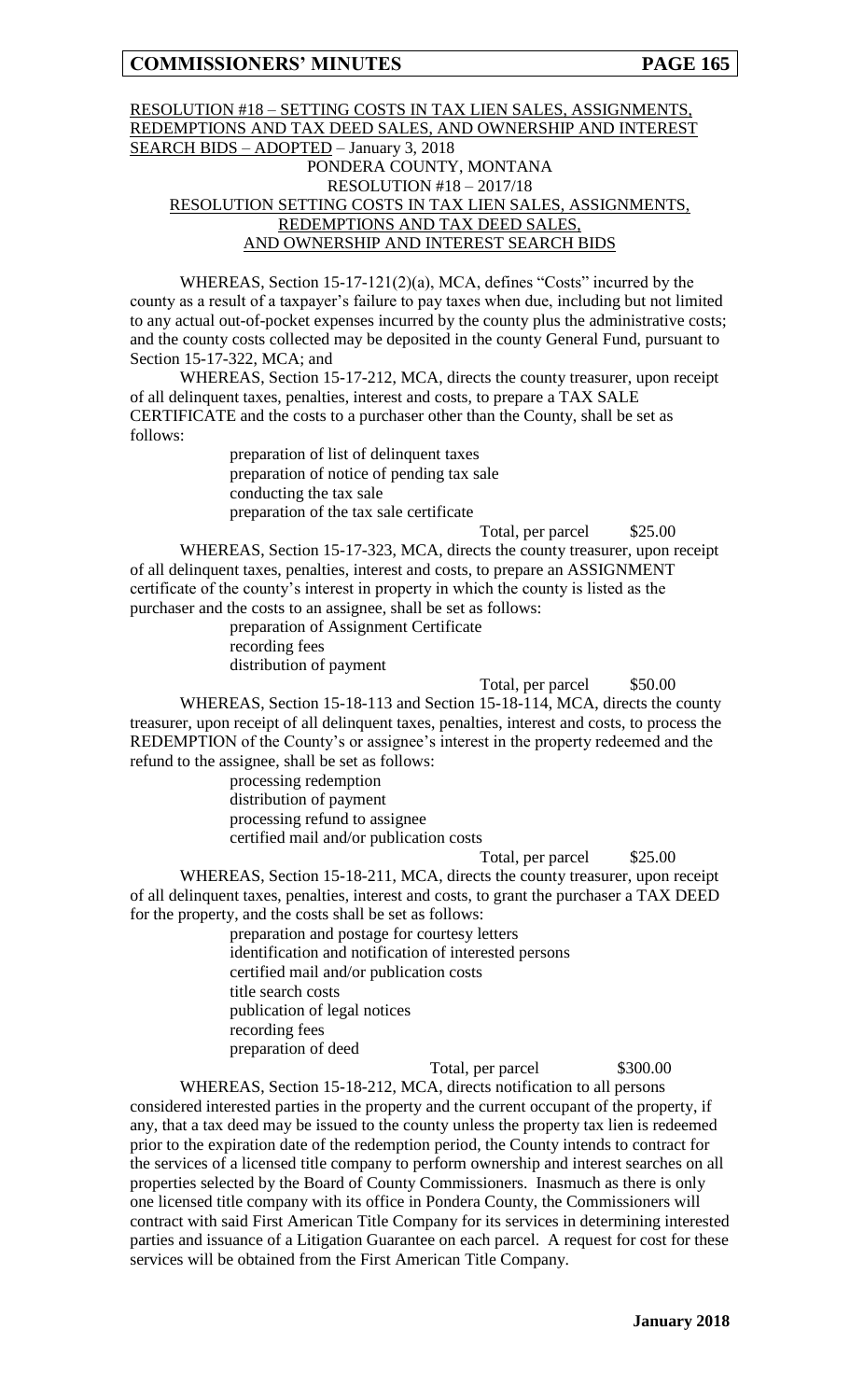NOW, THEREFORE, BE IT RESOLVED by the Pondera County Board of Commissioners that the fees for the actual and administrative costs, assessed to a purchaser other than the County, are set as follows:

| TAX SALE CERTIFICATE, PER PARCEL | \$25.00  |
|----------------------------------|----------|
| ASSIGNMENT, PER PARCEL           | \$50.00  |
| REDEMPTION, PER PARCEL           | \$25.00  |
| TAX DEED SALE, PER PARCEL        | \$300.00 |

BE IT FURTHER RESOLVED by the Pondera County Board of Commissioners that the Board of County Commissioners will contract with First American Title Company for its services in determining interested parties and issuance of a Litigation Guarantee on each parcel. A request for cost for these services will be obtained from the First American Title Company.

Adopted this  $3<sup>rd</sup>$  day of January, 2018 as moved by Commissioner Kuka seconded by Commissioner Hoppes, and passed on a 2-0 vote of the board. Effective on passage and approval.

BOARD OF COUNTY COMMISSIONERS Pondera County, Montana

| <i><u>/s/ Janice Hoppes</u></i>                      | Absent                                                      |
|------------------------------------------------------|-------------------------------------------------------------|
| Janice Hoppes, Chairman                              | Dale J Seifert, Member                                      |
| Attest: /s/ Kody L Farkell                           | /s/Thomas A Kuka                                            |
| Kody L. Farkell, Clerk & Recorder                    | Thomas A Kuka, Member                                       |
|                                                      | RESOLUTION #19 - SETTING MILEAGE ALLOWANCE, LODGING AND PER |
| DIEM REIMBURSEMENT RATES - ADOPTED - January 3, 2018 |                                                             |
|                                                      | PONDERA COUNTY, MONTANA                                     |
|                                                      | PFAOIFIMROII 110 201710                                     |

#### RESOLUTION #19 – 2017/18 SETTING MILEAGE ALLOWANCE, LODGING AND PER DIEM REIMBURSEMENT RATES

WHEREAS Sections 2-18-501 through 2-18-503, and Section 7-4-2108, Montana Code Annotated, provide that persons who may be entitled to mileage, lodging and per diem reimbursement paid from public funds when using their own automobiles, incurring costs for lodging and per diem, in the performance of official duties are entitled to collect mileage for the distance actually traveled by automobile at a rate equal to the mileage allotment allowed by the Internal Revenue Service for the preceding calendar year; and

WHEREAS the mileage rate for state and local government employees has been established for calendar year 2018 by the Internal Revenue Service as 54.5 cents per mile for the first 1,000 miles of travel within each month and the rate for mileage over 1,000 miles per month at 51.5 cents per mile (3 cents less per mile, per 2-18-503(b), Montana Code Annotated)

WHEREAS the State of Montana has established the lodging and per diem rates for state and local government employees as follows:

In-state lodging reimbursement rate is \$93.00 plus tax for all communities except for Big Sky/ West Yellowstone – Gallatin County, Butte-Silver Bow County, Helena – Lewis & Clark County, Missoula – Missoula County, Polson, Lake County, Kalispell – Flathead County, Sidney – Richland County and Glendive – Dawson County which communities are considered high cost areas.

In-state lodging in high cost areas reimbursement at the State of Montana reimbursement rate;

| Per Diem Rates      | In-State | Out-of-State |
|---------------------|----------|--------------|
| Morning Meal        | \$5.00   | \$11.00      |
| Mid-Day Meal        | \$6.00   | \$12.00      |
| <b>Evening Meal</b> | \$12.00  | \$23.00      |
| Totals              | \$23.00  | \$46.00      |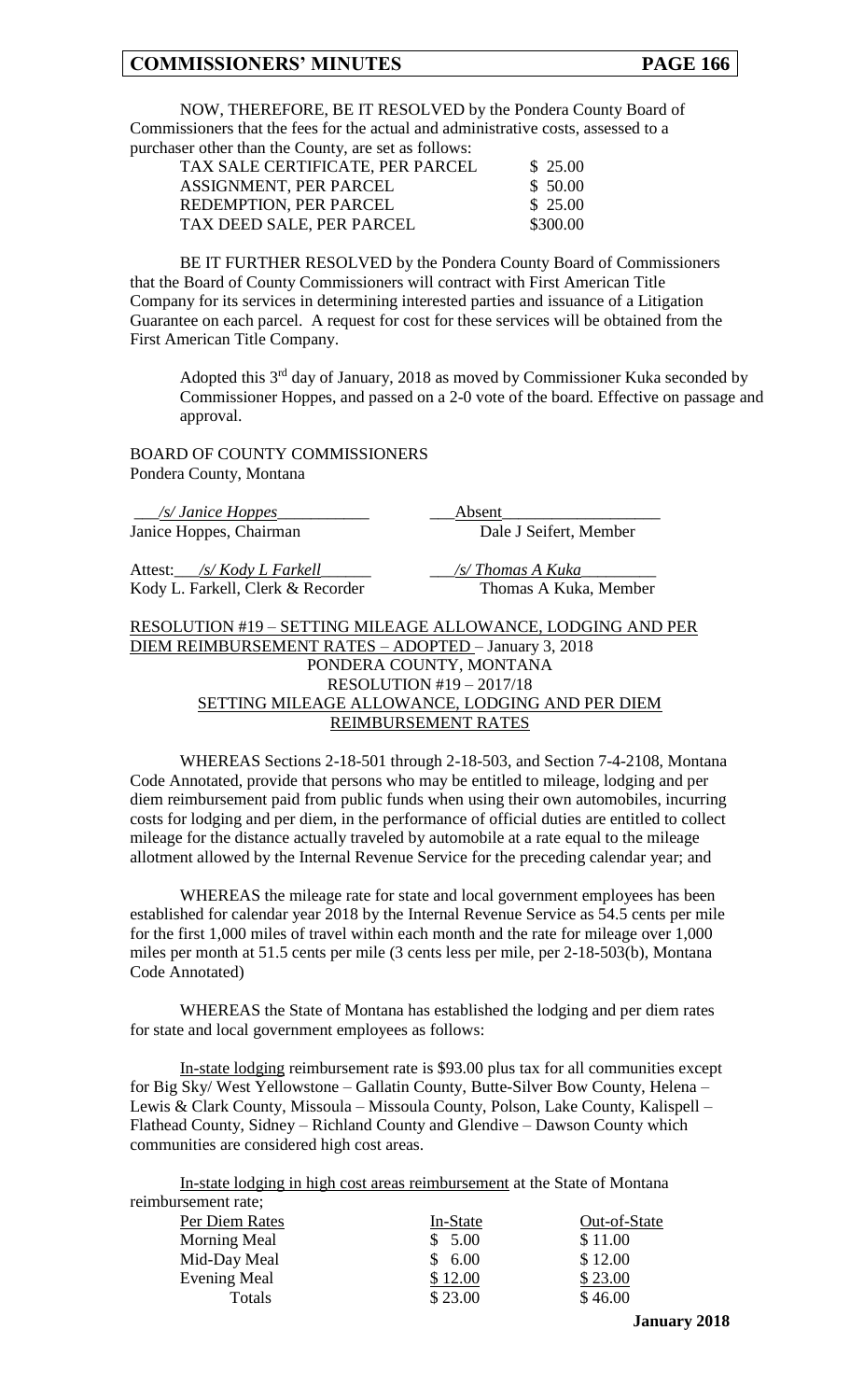NOW, THEREFORE, BE IT RESOLVED by the Board of County Commissioners of Pondera County that the mileage allotment allowed to Pondera County employees during calendar year 2018 shall be 54.5 cents per mile (up to and including 1,000 miles) and 51.5 cents per miles (over 1,000 miles) during each calendar month; and

NOW, THEREFORE, BE IT FURTHER RESOLVED by the Board of County Commissioners of Pondera County that the in-state lodging reimbursement and per diem rates shall be

In-state lodging reimbursement rate is \$93.00 plus tax for all communities except for Big Sky/ West Yellowstone – Gallatin County, Butte-Silver Bow County, Helena – Lewis & Clark County, Missoula – Missoula County, Polson, Lake County, Kalispell – Flathead County, Sidney – Richland County and Glendive – Dawson County which communities are considered high cost areas.

In-state lodging in high cost areas reimbursement at the State of Montana reimbursement rate;

| In-State | Out-of-State |
|----------|--------------|
| \$5.00   | \$11.00      |
| \$6.00   | \$12.00      |
| \$12.00  | \$23.00      |
| \$23.00  | \$46.00      |
|          |              |

Adopted this 3rd day of January, 2018 as moved by Commissioner Kuka seconded by Commissioner Hoppes, and passed on a 2-0 vote of the board. Effective on passage and approval.

#### BOARD OF COUNTY COMMISSIONERS Pondera County, Montana

\_\_\_*/s/ Janice Hoppes*\_\_\_\_\_\_\_\_\_\_\_ \_\_\_Absent\_\_\_\_\_\_\_\_\_\_\_\_\_\_\_\_\_\_\_ Janice Hoppes, Chairman Dale J Seifert, Member

Attest:\_\_\_*/s/ Kody L Farkell*\_\_\_\_\_\_ \_\_\_*/s/ Thomas A Kuka*\_\_\_\_\_\_\_\_\_ Kody L. Farkell, Clerk & Recorder Thomas A Kuka, Member

RESOLUTION #20 – SETTING DAILY RATE FOR INCARCERATION CREDIT – ADOPTED – January 3, 2018

#### PONDERA COUNTY, MONTANA RESOLUTION #20 – 2017/18 DAILY RATE FOR INCARCERATION CREDIT

WHEREAS, Section 46-18-403, MCA, states that "the daily rate for incarceration must be established annually by the Board of County commissioners by resolution" and that the daily rate must be equal to the actual cost incurred by the detention facility and it has been determined that the actual costs incurred by the Pondera County detention facility, on an average daily basis, is equal to Fifty dollars (\$50.00);

NOW, THEREFORE, BE IT RESOLVED by the Board of County Commissioners of Pondera County that the daily rate for confinement costs, other than for actual medical costs, as ordered by the court and paid in advance for confinement and prior to payment of any fine, is hereby established at \$ 50.00 per day; and

BE IT FURTHER RESOLVED, if a judgment is for a fine and imprisonment until the fine is paid, the detainee shall be allowed a credit of \$ 50.00 for each day of incarceration; and that an inmate is responsible for the actual costs of medication, medical services, or hospitalization while detained in a detention center, based upon the individual's ability to pay and/or private provider health care coverage, or a bonafide and responsible third-party payer; and

BE IT FURTHER RESOLVED, that the County Attorney shall initiate proceedings to collect from the inmate any charges arising from the medical services or hospitalization in accordance with 7-32-2245, MCA.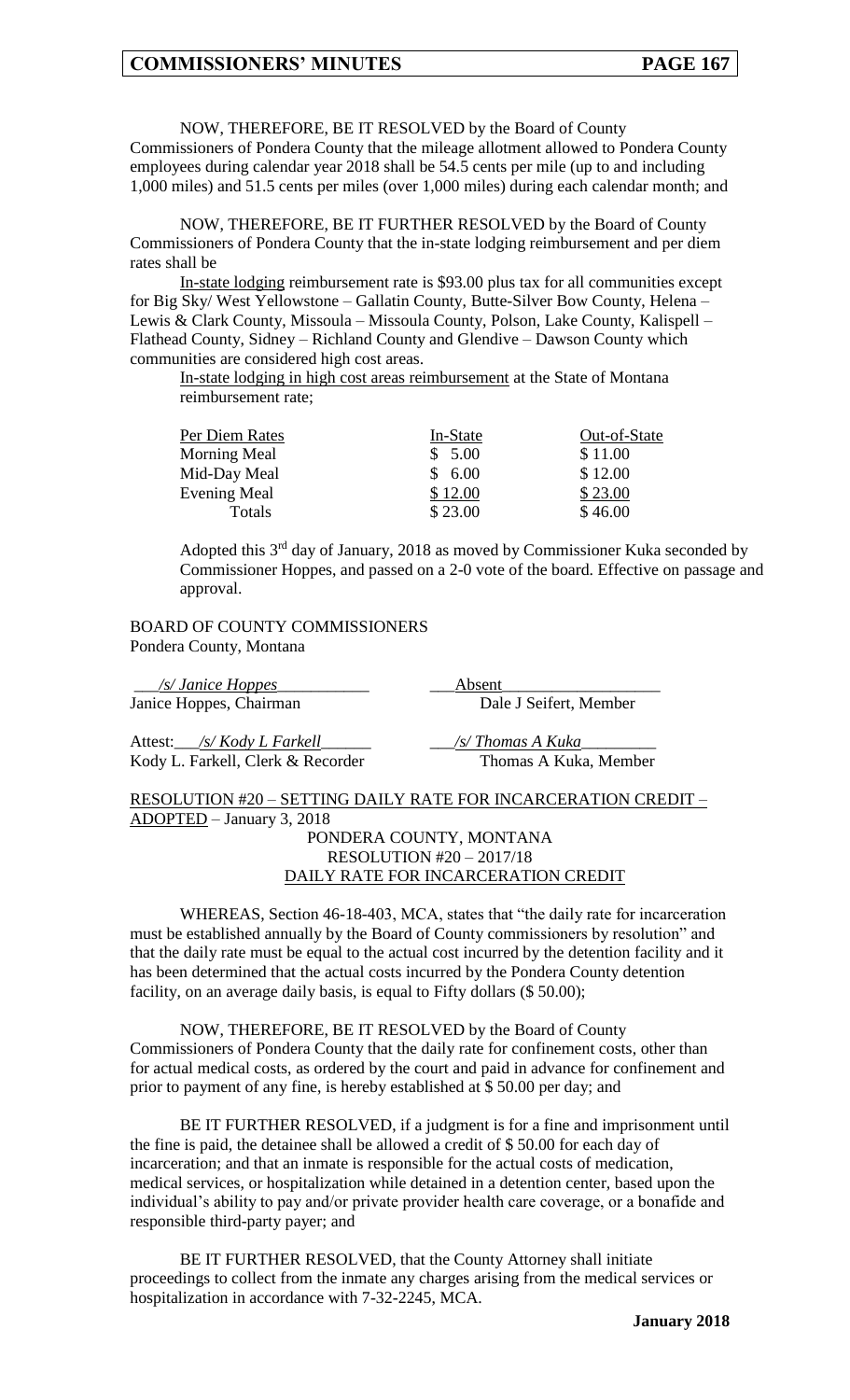Adopted this  $3<sup>rd</sup>$  day of January, 2018 as moved by Commissioner Kuka seconded by Commissioner Hoppes, and passed on a 2-0 vote of the board. Effective on passage and approval.

BOARD OF COUNTY COMMISSIONERS Pondera County, Montana

| /s/ Janice Hoppes_                                          | Absent                   |                             |  |
|-------------------------------------------------------------|--------------------------|-----------------------------|--|
| Janice Hoppes, Chairman                                     | Dale J Seifert, Member   |                             |  |
| Attest: /s/Kody L Farkell                                   | /s/Thomas A Kuka         |                             |  |
| Kody L. Farkell, Clerk & Recorder                           | Thomas A Kuka, Member    |                             |  |
| COMMISSIONER REPRESENTATIVE APPOINTMENTS TO COUNTY ADVISORY |                          |                             |  |
| $\underline{BOARDS}$ – January 3, 2018                      |                          |                             |  |
| <b>Commissioner Hoppes</b>                                  | <b>Commissioner Kuka</b> | <b>Commissioner Seifert</b> |  |
| Park                                                        | Park                     | Park                        |  |
| Pondera Medical Center                                      | Airport                  | Health                      |  |
|                                                             |                          |                             |  |

North Central Area Agency on Aging Juvenile Community Service Pondera Reg Port Auth Pondera County Council on Aging Weed Sweetgrass Dev Opportunities, Inc. Center for Mental Health Northern MT Joint Refuge Brady County Water & Sewer District Disposal District

Commissioner Seifert absent.

#### PUBLIC COMMENT – January 3, 2018

A citizen met with Commissioners Kuka and Hoppes regarding the costs of the recall petition process and the Suta vs Welker and Farkell matter. Even though the recall election was stayed by the District Court judge, the gentleman stated there would have been costs incurred within county offices that would have involved time of elected officials and/or staff members. Had there not been the petition movement and subsequent suit by Suta, the county officials and/or staff would have been able to use the time for other matters. He requested an accounting of time and dollars the recall petition process and Suta vs Welker and Farkell cost the County, as well as time spent by the two district court judges in hearing the Suta vs Welker and Farkell matter and costs per hour they could have spent on other matters; time spent by Clerk and Recorder, as well as other department heads, if any, and/or staff, in preparation for a recall election as well as in the Suta v. Welker and Farkell matter; attorney fees incurred on behalf of Clerk and Recorder in the Suta v. Welker and Farkell matter; any court costs incurred in the matter.

CITIZEN APPOINTMENTS TO COUNTY ADVISORY BOARDS – January 3, 2018 Commissioner Kuka moved to appoint/reappoint the following to the County Advisory Boards: Airport – Kenneth Wheeler, Sr. (2017), Heath Elings (2020), Dan Rouns (2020) Conrad Cemetery District - Jeff Sullivan (2020) Valier Cemetery District – Bill Stokes (2020) Juvenile Community Service – Danelle Dyer (2020) Health – Brian Garnett (2020) Park – Gerald Bruner (2020) Planning – Mark Grubb (2020) and Karla Breding (2020) Tax Appeal – Vicky Hemry (2020) TV-Conrad – Sharon Eisenberg (2020) (one vacancy remains on this board) Weed – Jody Field (2020) and Joel Johns (2020) Building Inspection – Ted Kronebusch (2020), John McFarland (2020)

A complete list of County Advisory Boards and all members is on the County webpage: www.ponderacountymontana.org under Government, Board Appointments.

LAKE FRANCES WATCHABLE WILDLIFE TRAIL SYSTEM – January 10, 2018 Commissioners Hoppes and Seifert met with Cole Peebles, Don Briden and Vern Stokes, representing the Pondera County Canal & Reservoir Company, which has applied for a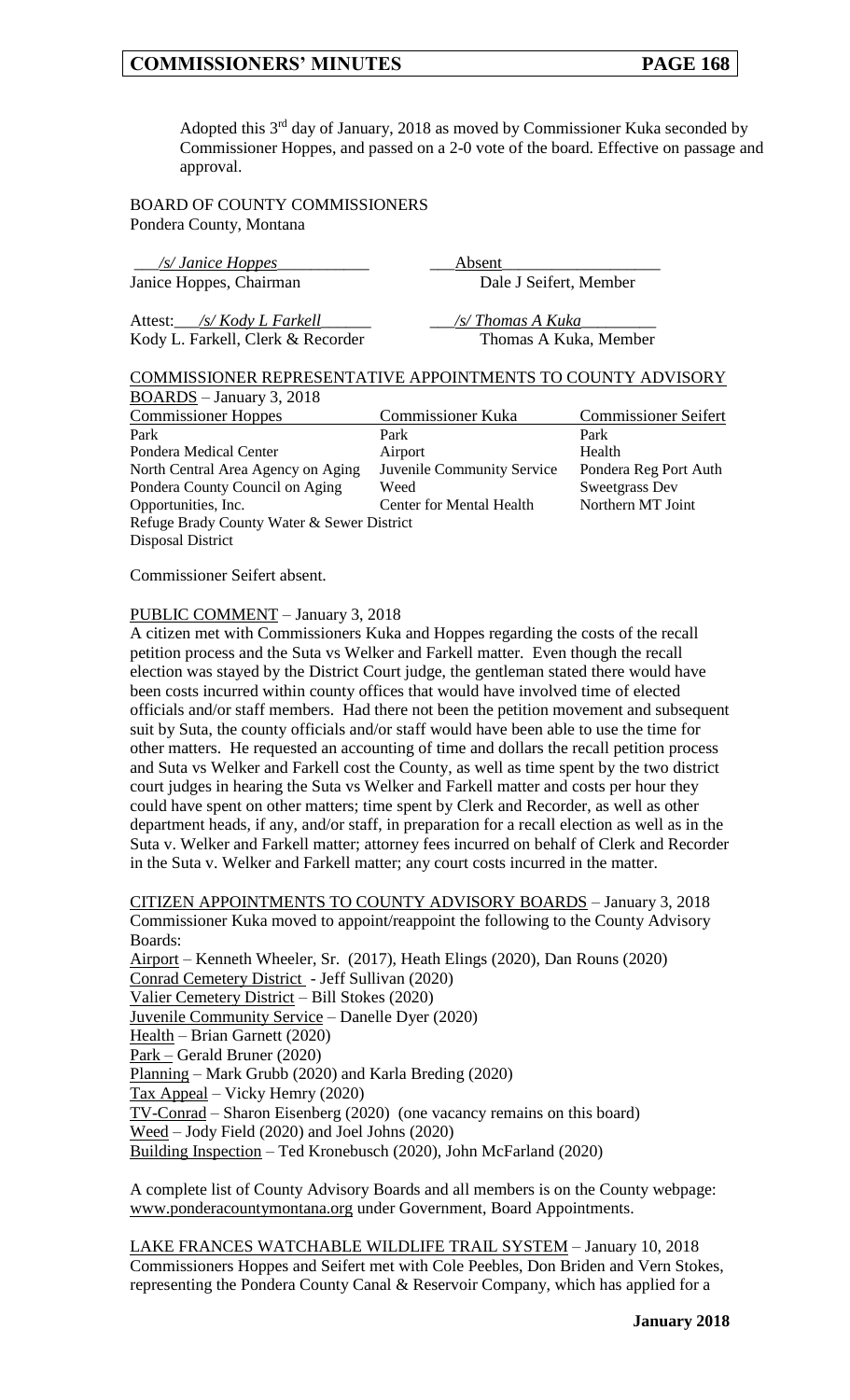funding grant for a walking path. The gravel surface path would be on Canal Company property running along Lake Frances. Peebles presented an overview of the project which they anticipate will be completed in stages with Stage 1 being approximately 2 miles of new graveled pedestrian path to be centered around the existing campground and boat dock areas. The Canal Company is requesting assistance from the County in the form of a letter of support for the project as well as donated gravel. The Commissioners stated they would definitely write a letter in support of the grant application. The County does not have any surplus gravel but may be able to provide other in-kind service as the project progresses.

Commissioner Kuka absent

#### APPROVED EMERGENCY MEDICAL DISPATCH LICENSING AGREEMENT – January 10, 2018

Commissioner Seifert moved to approve the Interagency Licensing Agreement For The Use of King County Criteria Based Dispatch Program And Materials. There are no costs to the County for this additional training or implementation. Commissioner Hoppes seconded. Motion carried.

Commissioner Kuka absent

#### TAX ABATEMENT 1054-APPROVED – January 10, 2018 Commissioner Seifert moved to approve the following abatement:

|               |                                               |            | <b>PARCEL</b> |
|---------------|-----------------------------------------------|------------|---------------|
| NUMBER REASON |                                               | CANCEL ADD | NO.           |
|               | Revised 2017 bill to reflect MDV              |            |               |
| -1054         | <b>benefit</b>                                | \$382.28   | 645700        |
|               | Commissioner Hoppes seconded. Motion carried. |            |               |
|               | <b>Commissioner Seifert absent.</b>           |            |               |

TAX ABATEMENT 1055-1060-APPROVED – January 17, 2018 Commissioner Kuka moved to approve the following abatements:

|                                                | . .                           |               |     |                 |
|------------------------------------------------|-------------------------------|---------------|-----|-----------------|
|                                                |                               |               |     | <b>PARCEL</b>   |
| <b>NUMBER</b>                                  | <b>REASON</b>                 | <b>CANCEL</b> | ADD | NO <sub>1</sub> |
|                                                | Land should have been a split |               |     |                 |
| 1055                                           | parcel & was missed by DOR    | \$473.70      |     | 306500          |
| 1056                                           | 2017 DOR Settlement           | \$26,287.82   |     | 659830          |
| 1057                                           | 2017 DOR Settlement           | \$14,629.19   |     | 659840          |
| 1058                                           | 2017 DOR Settlement           | \$31,887.70   |     | 659850          |
| 1059                                           | 2017 DOR Settlement           | \$39,238.75   |     | 659860          |
| 1060                                           | 2017 DOR Settlement           | \$12,360.88   |     | 659870          |
| Commissioner Seifert seconded. Motion carried. |                               |               |     |                 |

RESOLUTION AUTHORIZING BUDGET AMENDMENTS TO PONDERA COUNTY BUDGET-ADOPTED – January 17, 2018

#### PONDERA COUNTY MONTANA RESOLUTION #21 – 2017/18 AUTHORIZING BUDGET AMENDMENTS TO PONDERA COUNTY BUDGET

WHEREAS the Montana Code Annotated, Section 7-6-4006(4), grants the Board of County Commissioners the power and authority to amend the budget during the fiscal year by conducting public hearings at regularly scheduled meetings; and

WHEREAS Pondera County Commissioners approved the appropriations budget for the Pondera County during its regular budget approval process and errors in revenues and expenditures budget have been identified; and

NOW, THEREFORE, BE IT RESOLVED by the Board of County Commissioners of Pondera County that the budget be corrected as follows:

| Revenue     | Description   | <b>Prior Amount</b> | <b>New</b> |
|-------------|---------------|---------------------|------------|
| Amount      |               |                     |            |
| 2170-343064 | Hangar Rental | \$6,920             | \$1,695    |

**January 2018**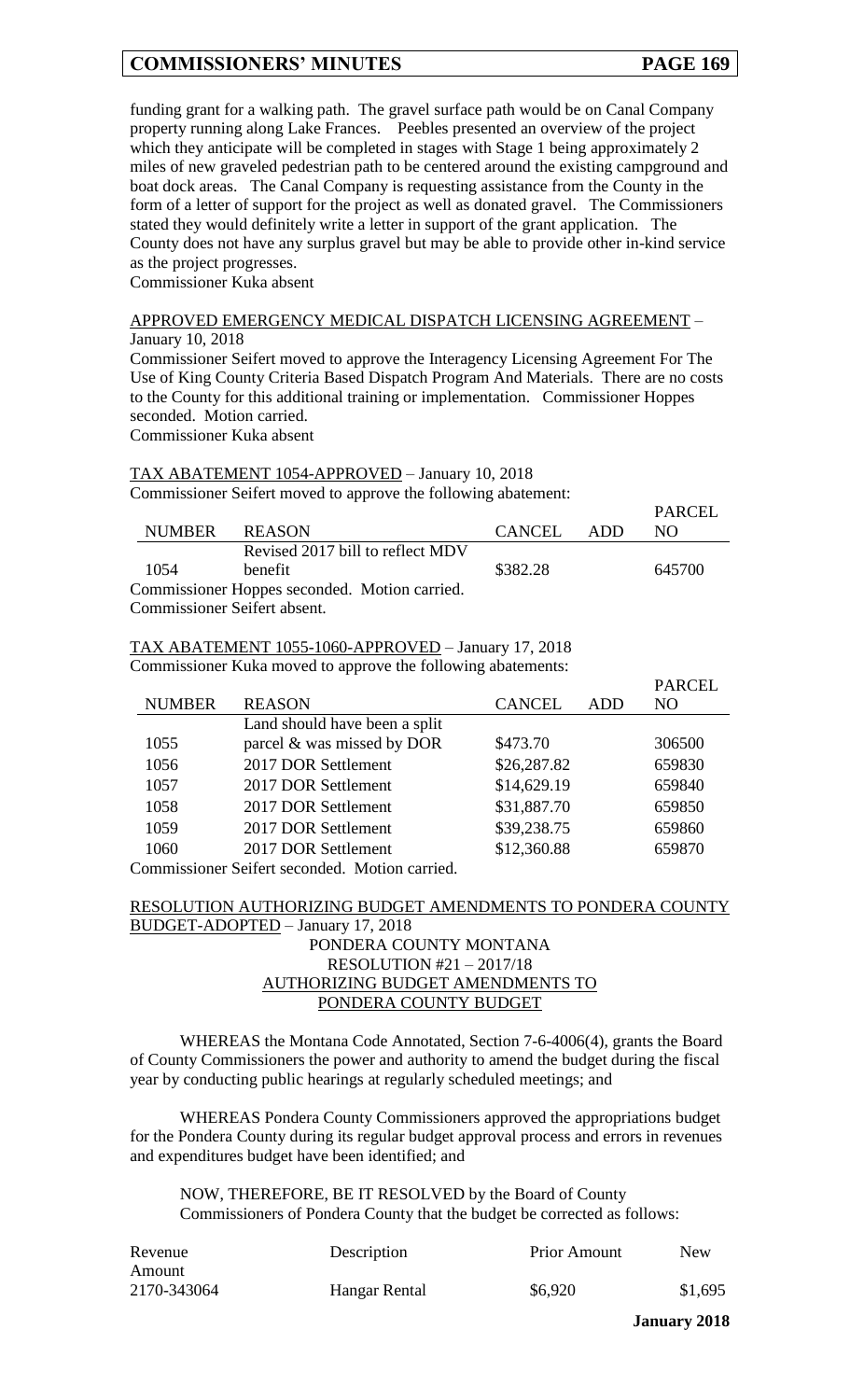2170-343065 Hangar Rental – FAA units \$ 0 \$5,225

Adopted this 17th day of January, 2018, as moved by Commissioner Kuka, seconded by Commissioner Hoppes, and passed on a 3-0 vote of the board. Effective on passage and approval.

BOARD OF COMMISSIONERS Pondera County, Montana

\_\_*/s/ Janice Hoppes*\_\_\_\_\_\_\_\_\_\_\_\_\_ \_\_\_*/s/ Dale J Seifert*\_\_\_\_\_\_\_\_\_ Janice Hoppes, Chair Dale J Seifert, Member

ATTEST:  $\frac{S}{I}$  ATTEST: Thomas A. Kuka, Member

\_\_*/s/ Kody L Farkell*\_\_\_\_\_\_\_\_\_\_\_\_\_ Kody L Farkell, Clerk and Recorder

RESOLUTION AUTHORIZING PROSECUTORIAL ASSISTANCE-ADOPTED – January 24, 2018

#### PONDERA COUNTY MONTANA RESOLUTION # 22-2017/18 AUTHORIZING PROSECUTORIAL ASSISTANCE

WHEREAS, the Pondera County Attorney has requested prosecutorial assistance in the matter of Carl Suta regarding an Official Misconduct investigation, and

WHEREAS, it is desired and deemed appropriate that a special deputy county attorney be appointed to assist in the prosecution of the aforementioned case, and

WHEREAS, Mont. Code Ann. Section 44-4-111 authorizes and contemplates that the training coordinator for county attorneys and the bureau chief of Prosecution Services Bureau (together with the deputies within said bureau) act as special counsel on request of the county attorney and upon the approval of the board of county commissioners, and

WHEREAS, Mont. Code Ann. Section 2-15-501(6) authorizes the Attorney General to provide assistance to county attorneys in the discharge of his or her duties.

#### IT IS HEREBY RESOLVED:

That the attorneys assigned to the Prosecution Services Bureau of the Department of Justice are hereby appointed as special deputy county attorneys for Pondera County for the purpose of assisting in the prosecution of the aforementioned case and that any of said deputies can fulfill the functions set out in Mont. Code Ann. Section 44-4-103.

#### IT IS FURTHER RESOLVED:

That under the terms of this agreement, no fee will be charged for attorney time provided by the Bureau based upon the fact that pursuant to the internal operational policies adopted by the Attorney General September 1, 1999, assistance in such cases is provided without an hourly fee. Witness fees and expenses, jury costs, and other normal costs associated with the trial will be the County's responsibility as with all other prosecutions.

Adopted this 24<sup>th</sup> day of January, 2018 as moved by Commissioner Kuka, seconded by Commissioner Seifert, and passed on a 3-0vote of the full board. Effective on passage and approval.

BOARD OF COUNTY COMMISSIONERS Pondera County, Montana \_\_*/s/ Janice Hoppes*\_\_\_\_\_\_\_\_\_\_\_\_ \_\_\_*/s/ Dale J Seifert*\_\_\_\_\_\_\_\_\_\_\_\_ Janice Hoppes, Chairman Dale J Seifert, Member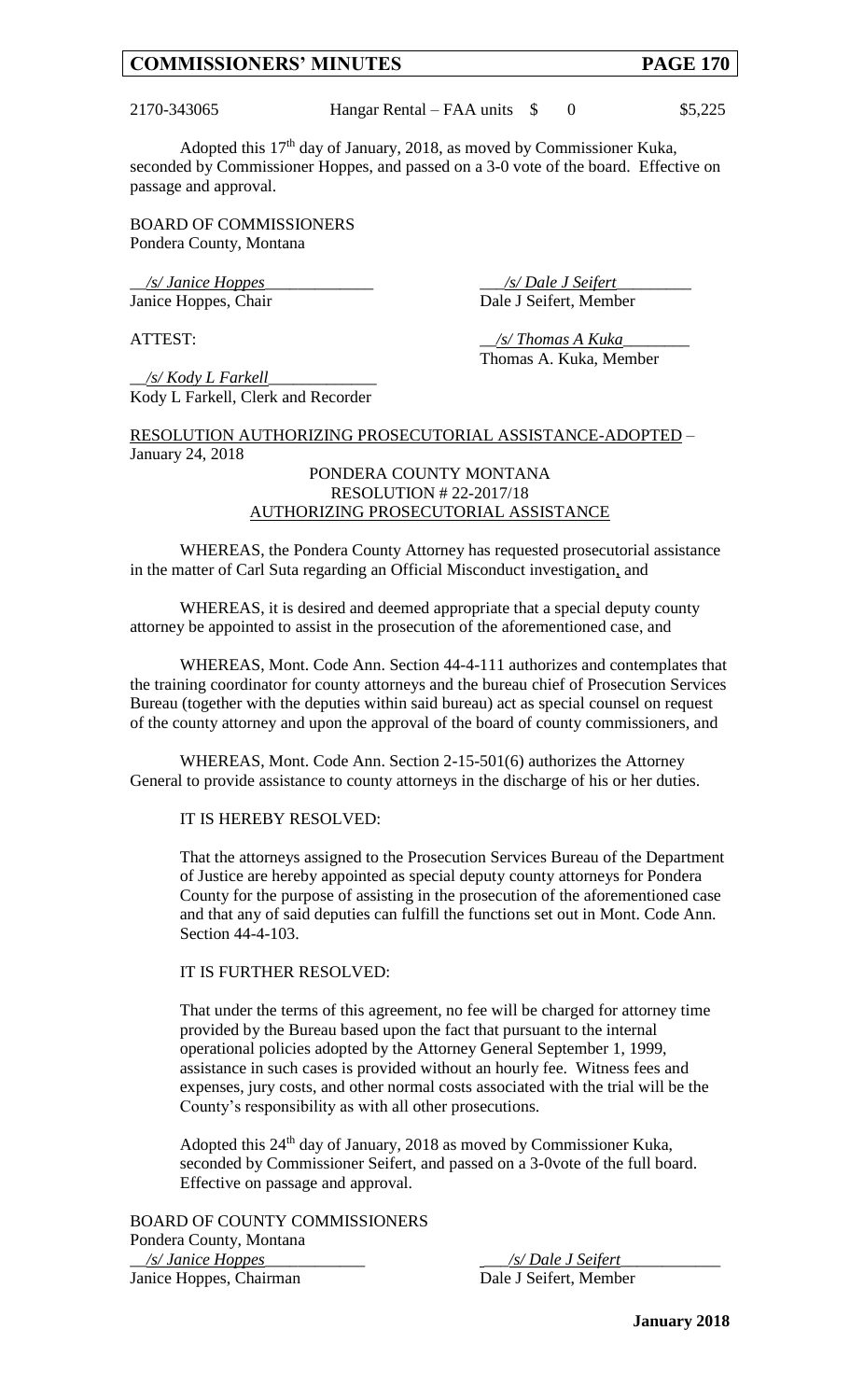#### ATTEST:  $\frac{1}{s'}$  Thomas A Kuka Thomas A Kuka, Member

\_\_*/s/ Kody L Farkell*\_\_\_\_\_\_\_\_\_\_\_\_\_ Kody L. Farkell, Clerk and Recorder

#### COUNTY REPRESENTATIVE APPOINTMENT TO CITY OF CONRAD PLANNING BOARD – January 24, 2018

Commissioner Seifert moved and Commissioner Kuka seconded to appoint Kristin Wheeler as County representative to the City of Conrad Planning Board to replace Barb Shepherd. Motion carried.

#### PROPOSAL FOR LITIGATION GUARANTEES TO THE COUNTY-ACCEPTED – January 24, 2018

The Clerk and Recorder had requested proposals for litigation guarantee services for delinquent tax parcels being pursued by the County. One proposal was received. Commissioner Kuka moved to accept the bid proposal received from First American Title Company (Conrad office) in the amount \$200 per parcel, providing the tax delinquency is less than \$18,000 per parcel. A parcel with taxes delinquency over \$18,000 will be charged out at the filed rate for title insurance. Commissioner Seifert seconded. Motion carried.

TREASURER'S SECURITIES REPORT – January 24, 2018 Dear Commissioners, The following are the investments as of Dec. 31, 2017

STIP \$5,502,338.05 @ 1.3307574%

#### STOCKMAN BANK BALANCES \$1,815,329.25 STOCKMAN BANK –Collateral Report

| 3133EFJM0 | \$5,000,000.00 | <b>FFCB 2000900</b> | .93% Matures 04/13/18 |
|-----------|----------------|---------------------|-----------------------|
|           |                |                     |                       |

#### RBC WEALTH

| 02587DTY4 | 200,000.00 2.100%  | Due $09/26/2018$ (CD)      |
|-----------|--------------------|----------------------------|
| 06740KHN0 | 250,000.00 1.700\% | Due $07/30/2018$ (step up) |

#### RAYMOND JAMES

| 02587CFF2 | \$200,000.00 |        | 2.2500% Due 5/24/2021 (CD)               |
|-----------|--------------|--------|------------------------------------------|
| 38147JL42 | \$200,000.00 | 2.05%  | Due $6/25/2019$ (CD)                     |
| 06740KHS9 |              |        | \$250,000.00 2.1000% Due 08/13/2019 (CD) |
| 140420XL9 |              |        | \$245,000.00 2.1500% Due 11/04/2020      |
| 48125YT87 | \$250,000.00 | 1.250% | Due $05/06/2021$ (step)                  |
| 254672T24 | \$250,000.00 | 2.000% | Due 11/23/2021 (CD)                      |

#### INDEPENDENCE BANK

| CDARS 1019784963 | 1/4/18 .89599%      | \$500,000.00   |
|------------------|---------------------|----------------|
| CDARS 1019895366 | 2/8/18<br>.89599%   | \$500,000.00   |
| CDARS 1020273298 | 6/7/18 1.04454%     | \$500,000.00   |
| CDARS 1020490825 | 8/16/18 1.24227%    | \$1,000284.07  |
| CDARS 1020736204 | 11/1/18 1.29165%    | \$3,254,000.00 |
| CDARS 1020845178 | 12/6/18 1.29165%    | \$1,000,000.00 |
| CDARS 1020845186 | 1.29165%<br>12/6/18 | \$500,000.00   |
| CDARS 1020845216 | 1.29165%<br>12/6/18 | \$500,000.00   |

Jeanne Moon, Treasurer Pondera County

#### **COUNTY BOARD APPOINTMENT** – January 30, 2018

Commissioner Seifert moved and Commissioner Kuka seconded to appoint LeAnn Hermance to replace Claudia DeShazer on the Conrad IV Board (term ending 2019). Motion carried.